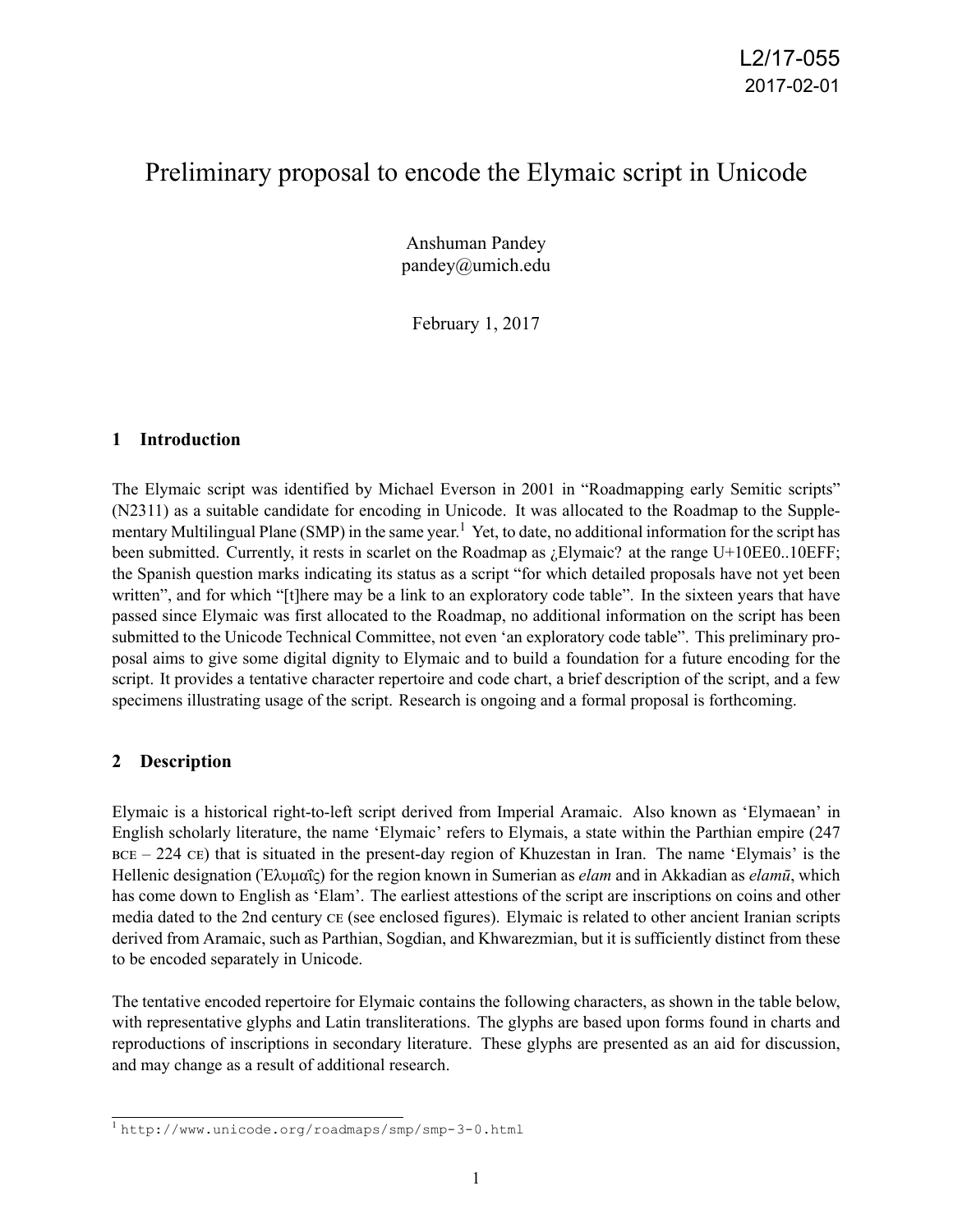|                                 | Glyph Character name       | Latin |  |  |
|---------------------------------|----------------------------|-------|--|--|
| ဗ                               | ELYMAIC LETTER ALEPH       | C     |  |  |
| z                               | ELYMAIC LETTER BETH        | β     |  |  |
| $\boldsymbol{\mathsf{\lambda}}$ | ELYMAIC LETTER GIMEL       | γ     |  |  |
| ሄ                               | ELYMAIC LETTER DALETH      | δ     |  |  |
| ж                               | ELYMAIC LETTER HE          | h     |  |  |
| C                               | ELYMAIC LETTER WAW         | W     |  |  |
| J                               | ELYMAIC LETTER ZAYIN       | z     |  |  |
| μ                               | ELYMAIC LETTER HETH        | ħ     |  |  |
| U                               | <b>ELYMAIC LETTER TETH</b> | ţ     |  |  |
| 1                               | ELYMAIC LETTER YODH        | y     |  |  |
| ្ស                              | ELYMAIC LETTER KAPH        | k     |  |  |
| L                               | ELYMAIC LETTER LAMEDH      | 1     |  |  |
| <b>X</b>                        | ELYMAIC LETTER MEM         | m     |  |  |
| J                               | ELYMAIC LETTER NUN         | n     |  |  |
| Þ                               | ELYMAIC LETTER SAMEKH      | S     |  |  |
| צ                               | ELYMAIC LETTER AYIN        | C     |  |  |
| 9                               | ELYMAIC LETTER PE          | p     |  |  |
| J۴                              | ELYMAIC LETTER SADHE       | Ş     |  |  |
| т                               | ELYMAIC LETTER QOPH        | q     |  |  |
| ک                               | ELYMAIC LETTER RESH        | r     |  |  |
| лı                              | ELYMAIC LETTER SHIN        | š     |  |  |
| л                               | ELYMAIC LETTER TAW         | t     |  |  |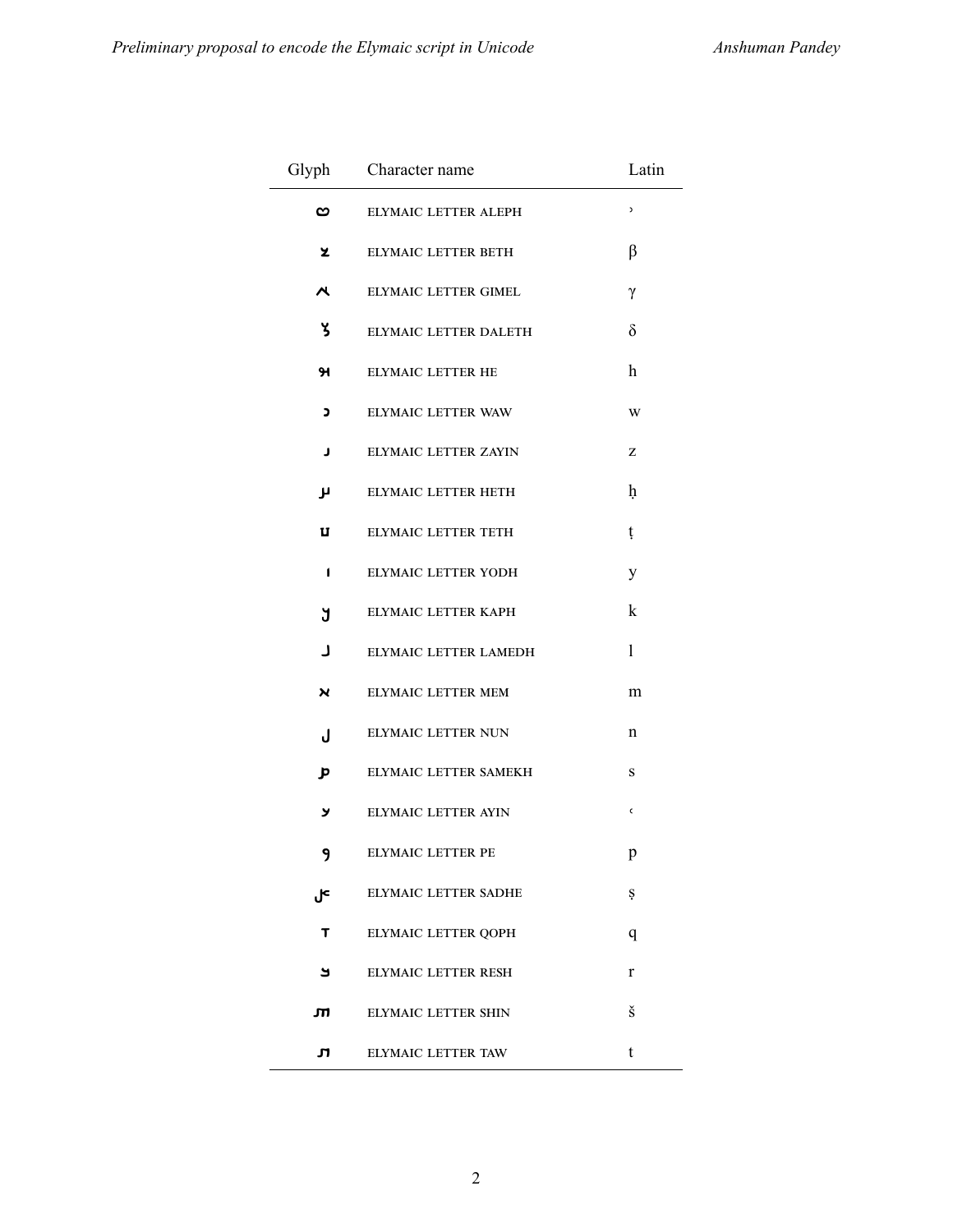#### **2.1 Tentative Character Data**

In the format of UnicodeData.txt:

```
10EE0; ELYMAIC LETTER ALEPH; Lo; 0; R;;;;; N;;;;;;
10EE1;ELYMAIC LETTER BETH;Lo;0;R;;;;;N;;;;;
10EE2;ELYMAIC LETTER GIMEL;Lo;0;R;;;;;N;;;;;
10EE3;ELYMAIC LETTER DALETH;Lo;0;R;;;;;N;;;;;
10EE4;ELYMAIC LETTER HE;Lo;0;R;;;;;N;;;;;
10EE5;ELYMAIC LETTER WAW;Lo;0;R;;;;;N;;;;;
10EE6; ELYMAIC LETTER ZAYIN; Lo; 0; R;;;;; N;;;;;;
10EE7;ELYMAIC LETTER HETH;Lo;0;R;;;;;N;;;;;
10EE8;ELYMAIC LETTER TETH;Lo;0;R;;;;;N;;;;;
10EE9; ELYMAIC LETTER YODH; Lo; 0; R;;;;;N;;;;;;
10EEA;ELYMAIC LETTER KAPH;Lo;0;R;;;;;N;;;;;
10EEB; ELYMAIC LETTER LAMEDH; Lo; 0; R;;;;; N;;;;;;
10EEC;ELYMAIC LETTER MEM; Lo; 0; R;;;;; N;;;;;
10EED;ELYMAIC LETTER NUN;Lo;0;R;;;;;N;;;;;
10EEE;ELYMAIC LETTER SAMEKH;Lo;0;R;;;;;N;;;;;
10EEF;ELYMAIC LETTER AYIN;Lo;0;R;;;;;N;;;;;
10EF0;ELYMAIC LETTER PE;Lo;0;R;;;;;N;;;;;
10EF1;ELYMAIC LETTER SADHE;Lo;0;R;;;;;N;;;;;
10EF2;ELYMAIC LETTER QOPH;Lo;0;R;;;;;N;;;;;
10EF3;ELYMAIC LETTER RESH;Lo;0;R;;;;;N;;;;;
10EF4;ELYMAIC LETTER SHIN;Lo;O;R;;;;;;;;;;;
10EF5;ELYMAIC LETTER TAW;Lo;0;R;;;;;N;;;;;
```
#### **3 References**

Everson, Michael. 2001. "Roadmapping early Semitic scripts". N2311. http://std.dkuug.dk/jtc1/ sc2/wg2/docs/n2311.pdf

Henning, W. B. 1952. "Monuments and Inscriptions of Tang-i Sarvak". *Asia Major*, vol. 2, pp. 151–178.

Naveh, Joseph. 1997. *Early History of the Alphabet: An Introduction to West Semitic Epigraphy and Palaeography*. Reprint, 2nd rev. ed., 1987. Jerusalem: Magnes Press, Hebrew University.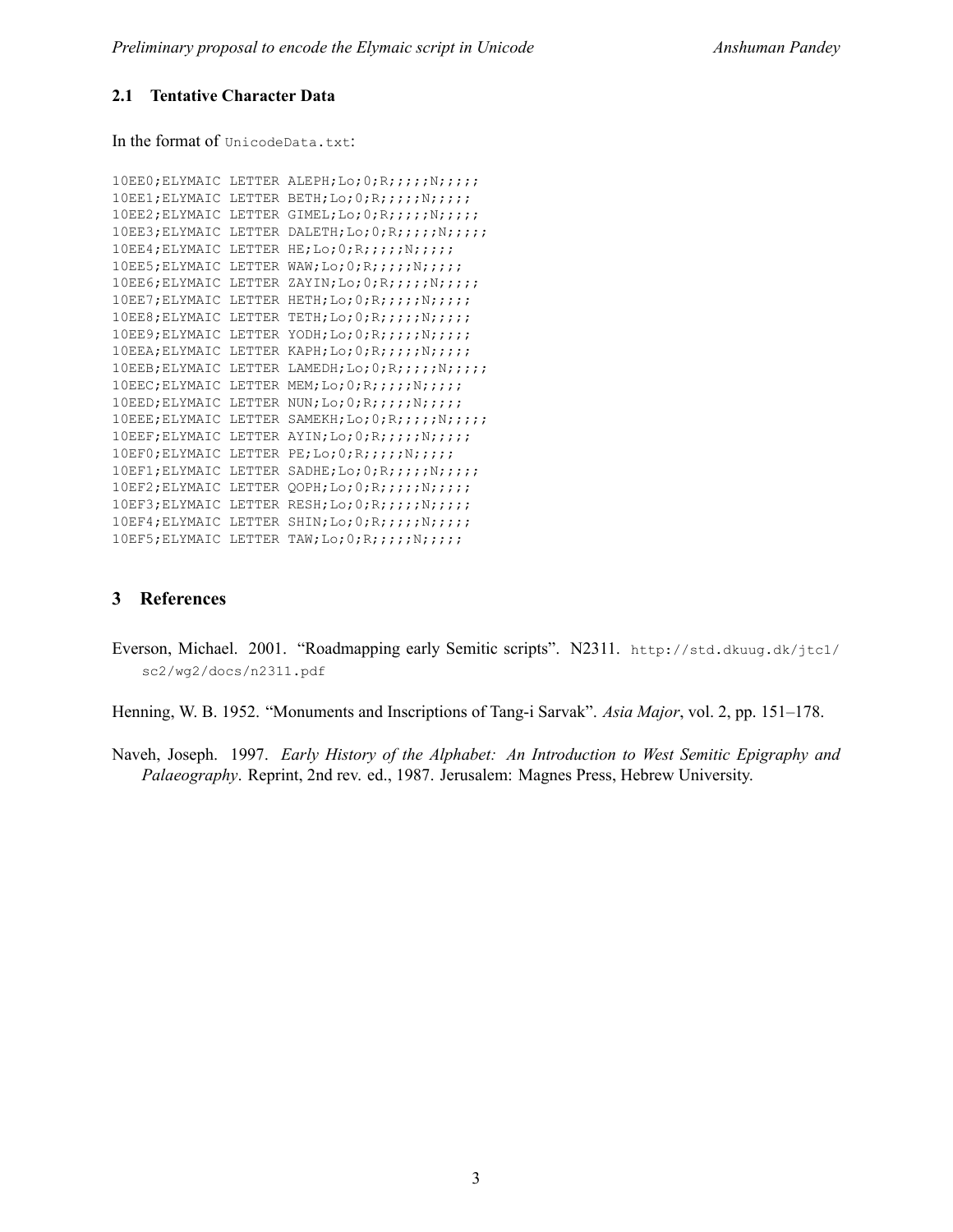# **10EE0 Elymaic 10EFF**

|                | 10EE       | 10EF       |  |  |  |
|----------------|------------|------------|--|--|--|
| 0              | ఌ<br>10EE0 | 10EF0      |  |  |  |
| 1              | z<br>10EE1 | с<br>10EF1 |  |  |  |
| $\overline{c}$ | ч<br>10EE2 | 10EF2      |  |  |  |
| 3              | 10EE3      | ٢<br>10EF3 |  |  |  |
| 4              | я<br>10EE4 | П<br>10EF4 |  |  |  |
| 5              | כ<br>10EE5 | Ш<br>10EF5 |  |  |  |
| 6              | п<br>10EE6 |            |  |  |  |
| 7              | 10EE7      |            |  |  |  |
| 8              | ប<br>10EE8 |            |  |  |  |
| 9              | 10EE9      |            |  |  |  |
|                | 10FFA      |            |  |  |  |
| B              | 10EEB      |            |  |  |  |
| C              | X<br>10EEC |            |  |  |  |
| D              | 10EED      |            |  |  |  |
| F              | נ<br>10EEE |            |  |  |  |
| F              | 10EEF      |            |  |  |  |

## **Letters**

| 10FF0 |                | <b>ELYMAIC LETTER ALEPH</b> |
|-------|----------------|-----------------------------|
|       | ∞              |                             |
| 10EE1 | ž              | <b>ELYMAIC LETTER BETH</b>  |
| 10FF2 | $\lambda$      | ELYMAIC LETTER GIMEL        |
| 10FF3 | ሄ              | ELYMAIC LETTER DALETH       |
| 10EE4 | 91             | <b>ELYMAIC LETTER HE</b>    |
| 10EE5 | $\overline{ }$ | ELYMAIC LETTER WAW          |
| 10FF6 | J              | ELYMAIC LETTER ZAYIN        |
| 10EE7 | μ              | <b>ELYMAIC LETTER HETH</b>  |
| 10FF8 | U              | ELYMAIC LETTER TETH         |
| 10FF9 | ï              | ELYMAIC LETTER YODH         |
| 10EEA | N.             | ELYMAIC LETTER KAPH         |
| 10EEB | $\blacksquare$ | ELYMAIC LETTER LAMEDH       |
| 10FFC | $\mathbf{v}$   | ELYMAIC LETTER MEM          |
| 10EED | J.             | <b>ELYMAIC LETTER NUN</b>   |
| 10EEE | Þ              | ELYMAIC LETTER SAMEKH       |
| 10FFF | У              | ELYMAIC LETTER AYIN         |
| 10EF0 | 9              | <b>ELYMAIC LETTER PE</b>    |
| 10EF1 | P٠,            | ELYMAIC LETTER SADHE        |
| 10FF2 | $\mathbf{T}$   | <b>ELYMAIC LETTER QOPH</b>  |
| 10EF3 | Ч              | <b>ELYMAIC LETTER RESH</b>  |
| 10EF4 | m              | ELYMAIC LETTER SHIN         |
| 10FF5 | л              | ELYMAIC LETTER TAW          |

*Printed using UniBook™ (http://www.unicode.org/unibook/)*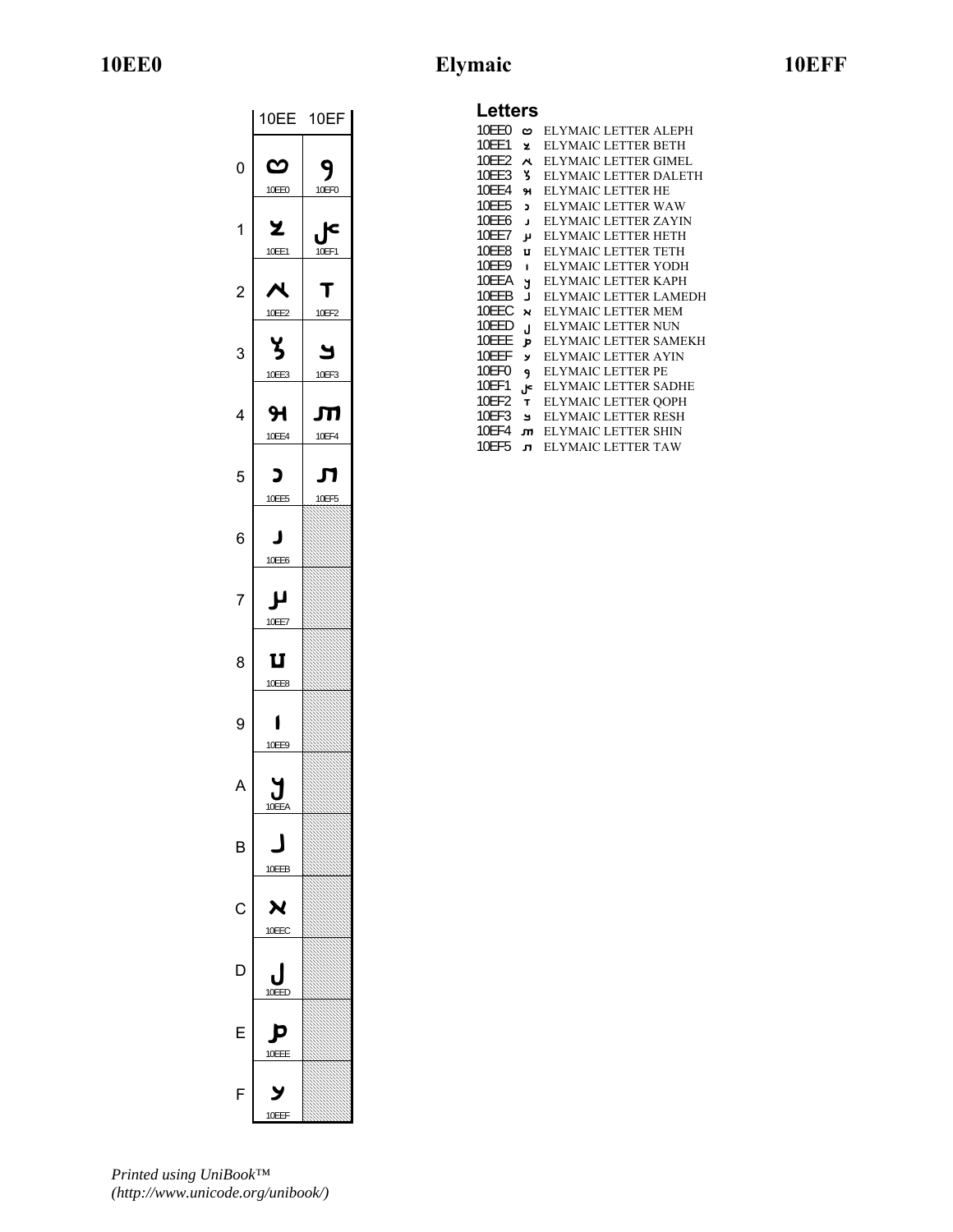|      |                              |                                   |                         |                          | Mandaic        |                                          |                              | Nabatacan |                 |         |
|------|------------------------------|-----------------------------------|-------------------------|--------------------------|----------------|------------------------------------------|------------------------------|-----------|-----------------|---------|
|      | 3rdc, 8.0<br>inscr.          | Ašoka Elymoic                     | Chara.<br>cenian        | hand                     | book-cursiva*  | Parallels                                | 3ndc.8C<br>(Egypt)           | carly     | monu<br>mental  | cursive |
| ٠    | Ж<br>$\overline{\mathbf{x}}$ | $\infty$                          | $\circ$                 | ۰<br>ے                   | ۰<br>$\bullet$ | $q^2 \mu^3$<br>$\alpha^*$                | Χ                            | K         | 6<br>Z.         | L       |
| Ь    | لا<br>$\overline{ }$         | ユエ                                | $\square$ (!)           | エ                        | Ľ              |                                          | ر                            | ٹ         | ر               | ◢       |
| 9    | $\blacktriangleright$        |                                   | $\Delta$ (2)            | ع                        | ى              |                                          | Y                            | $\lambda$ | ⋋               | ⋋       |
| d    | Ч<br>ר                       | Z.<br>5                           | $\Box$                  | حف                       | لا             |                                          | ٦                            | ٦         | ٦               | ,       |
| Ь    | ヵ                            | $94$ $94$                         |                         | $\overline{\phantom{a}}$ | $\bullet$      |                                          | 71                           | Tĺ        | 个               | T ∻'J⊀  |
| w    | ٦                            | ر<br>د                            |                         |                          | ᄉ              |                                          | ٦                            | ٩         |                 | ۶       |
| z    | V                            | 7<br>ر                            |                         | ٢                        | ⊾<br>ι         |                                          | 1                            |           |                 |         |
| zy>d |                              | U<br>٣Ý                           |                         | د                        | u 11           |                                          |                              |           |                 |         |
| ķ    | н                            |                                   |                         | حفف                      |                | 4α<br>ىد                                 | n                            | n         | اڑ              | у       |
| ţ    | ь                            |                                   | $\Delta$ (*) $\Delta$   |                          | l              |                                          | 6                            | v         | V               | s       |
| Y    | ^                            | $\bullet$                         | $1 - (1)$               | 4.                       | مە             |                                          | $\overline{\mathbf{4}}$<br>A | 5         | ړ               | ۰، ز"؟  |
| k    | ٦                            | J                                 | Ý,                      |                          | 71             |                                          | J                            |           | J               | 9<br>ر  |
| t    | ζ<br>ι                       | J<br>Ţ                            |                         |                          | ᆺ              |                                          |                              | با        |                 |         |
| m    | ካ<br>ካ                       | X<br>Η                            | תת                      | ᅿ                        | ハ              |                                          | Ŋ<br>ላ                       | ⊻         | 订<br><b>ٔ (</b> | ď       |
| n    | '۱<br>١                      | J<br>J                            | ٧                       | ۷                        | 4              |                                          | J                            | J         | J               | ٠       |
| \$   | ካ                            | α<br>J                            | Ю                       | ⊿                        | ゃ              |                                          | ŋ                            | D         |                 | ぺ       |
| Ł    | v                            | y(t)                              | $\mathbf{\Sigma}^{(1)}$ | $\overline{\phantom{0}}$ | 2              |                                          | л                            | У         |                 | ۶       |
| p    | 7<br>1                       | Ĵ<br>Ĵ                            |                         | V                        | √              |                                          | ,                            | Ĵ         | Ĵ               | و       |
| \$   |                              | J۴<br>$\int_0^{\hat{\mathbf{n}}}$ |                         |                          | 4              |                                          | Y                            | ىر        | Ĵ               | יי      |
| 1    | n                            | $\lambda$                         | ᅍ                       | স                        | D              | $\boldsymbol{\pi}^{\boldsymbol{\imath}}$ | רן                           | ط         |                 | J 1     |
| г    | 4<br>ካ                       | ב<br>لا                           | $\exists^{(i)}$         | ᅼ                        | ک              |                                          | ነ                            | ኀ         | ٦               |         |
| š    | U                            | π                                 | M M(0)                  | ∿∿                       | $\mathbf{o}_0$ | $\overline{\phantom{a}}$                 | V                            | ヒ         | ょ               | ייני    |
| t    | ŕ                            | 'n                                | 'n                      | H                        | л              |                                          | h                            | ፓነ        | Jì              | ک<br>5  |
|      |                              |                                   |                         |                          |                |                                          |                              |           |                 |         |

Fig. 119. Development of the South Mesopotamian scripts (in comparison with Nabataean). Key to the parallels: (1) a bulla from Babylonia; (2) the Nash papyrus; (3) Hatra; (4) the Birecik inscription, Syriac of 6 A.D.; (4a) Syriac inscription of 165 A.D. from Samatar Harabesi (A raised x marks final forms)

Figure 1: Comparison of Elymaic, Mandaic, and other scripts (from Naveh 1997: 137).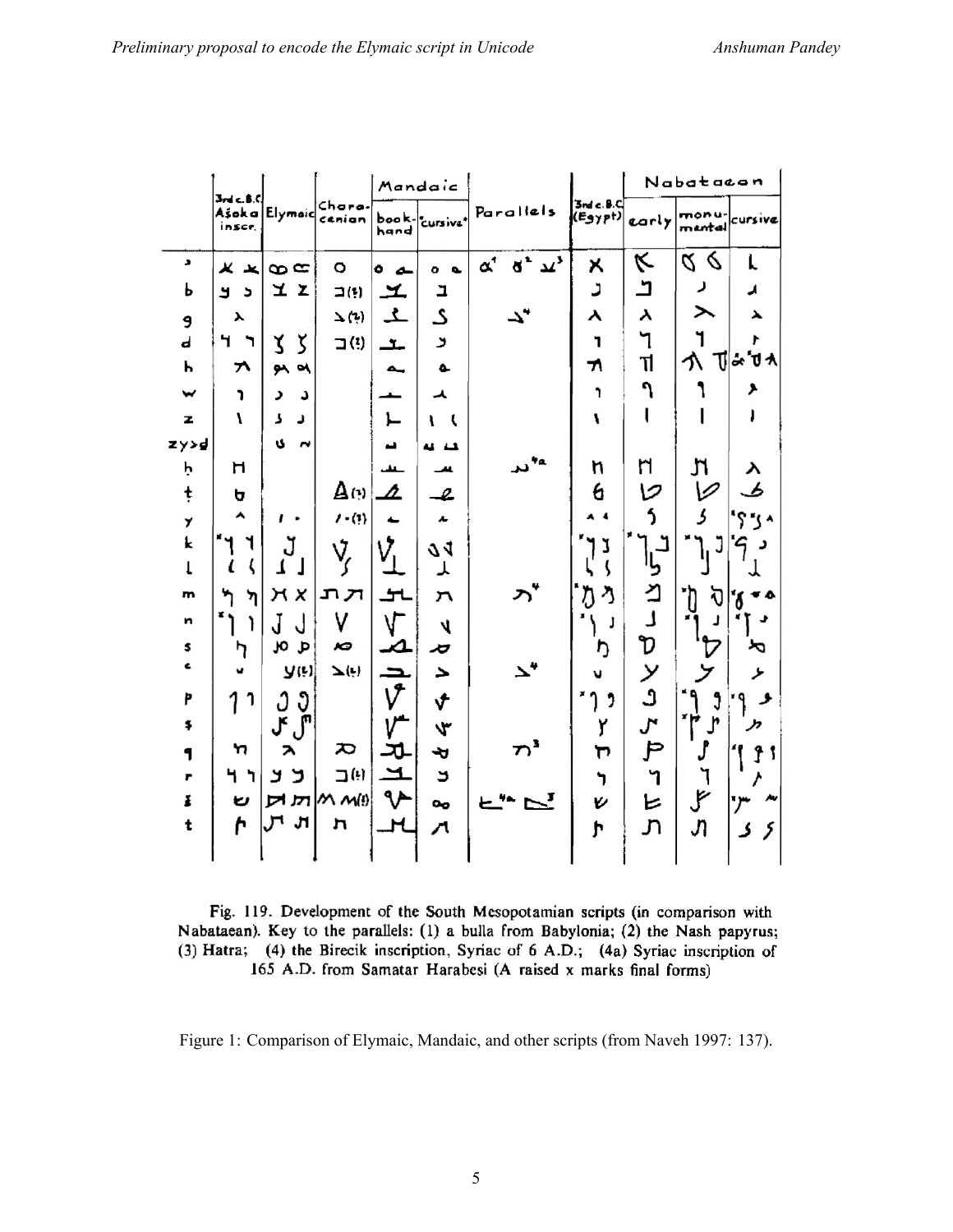

Figure 2: Comparison of Aramaic and Parthian with Elymaic letters used on coins and inscriptions at Tang-i Sarvak (from Henning 1952: 168).